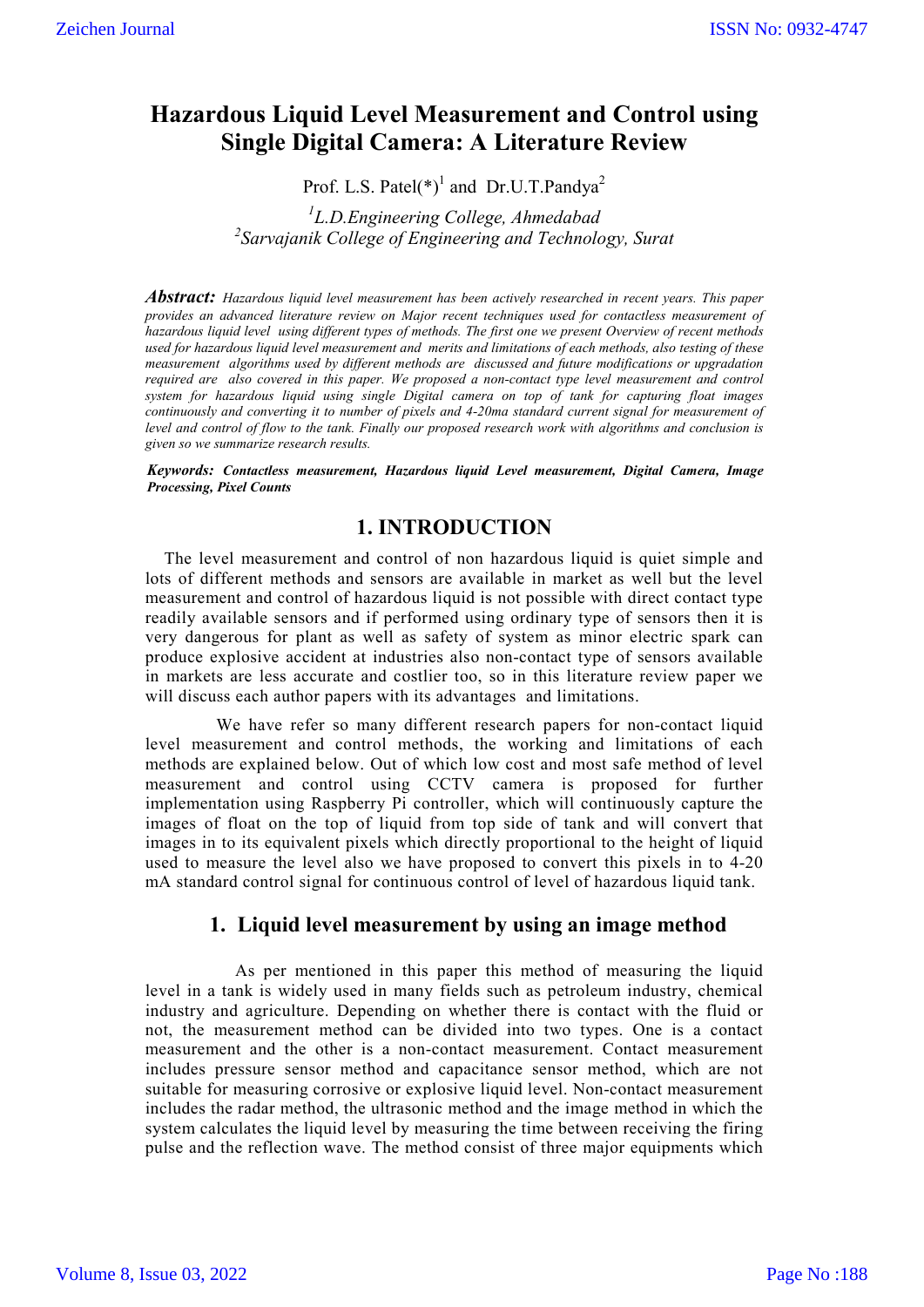are laser light source, CMOS camera and the PC for calculations. The three laser light sources are producing triangle in the liquid, then the image of triangle produced is captured using CMOS camera which will after image processing used to calculate the level using geometrical relations. The sensor must be installed correctly, otherwise it will be difficult to eliminate the measuring deviation. This paper provides a measuring method to solve the above problems by using image processing technology combined with software technology. This method can easily correct the measured deviation from the installation and is suitable for small shaking fluid.[1]

#### **Advantages and limitation**

 In above method for measuring of liquid level using laser beam is based on time calculation of time delay between beam transmitted and reflected back so it very accurate and very useful where non-contact of liquid with sensor is required so due to which corrosion or erosion of sensors and other equipment is reduced or avoided but this technique is only useful where liquid is non-hazardous and laser beam does not produce any fire or hazards but for hazardous level measurement this method is not safe and can produce explosion of tank too also it will required precise calculation for time delay calculation so frequent calibration is required.

# **2. Detection of dynamic liquid level based on MIMO Ultrasonic Transducer Array**

As per mentioned in this paper conventional ultrasonic liquid-level detection generally provides unreliable statistics due to the dynamically converted fluid level. In addition, it is incorporated that with fluctuations in level change there is also rise or fall of the liquid level. To improve the accuracy of measuring the liquid level using the ultrasonic method in the dynamic modified level measurements more number of sensors required, this paper suggests an attractive ultrasonic method called Liquid-Level Detection based on a MIMO ultrasonic transducer array. This method of measurement differs from the initial ultrasonic fluid level measurement methods result in that a transducer array was used. Based on virtual technology, this method uses a multi transformer array which reduces system complexity and cost which applies synthetic aperture technology for quickly identifying liquid level samples. In addition, an optimized search scheme optimized for the position of focus on the beam forming of the synthetic aperture in each scanning direction was optimized to obtain high-precision samples of the liquid level. The specific method is simulated and tested with the actual system compared to the traditional single-channel approach. This method is based on the boundarylayer and ultrasonic scattering theory, they have propose a simulation method of the ultrasonic echo signal from the liquid level. Clear and realistic measurement results show that the proposed method is better than the traditional method. At the same time, factors affecting a particular method are also explored through simulation. Research reveals that the focal point on beam forming, the SNR of the echo signal and the wavelength of the liquid level affect the proposed method. However, if the focus on beam forming in each scanning direction is set correctly and the sound of the echo signal is effectively controlled, also in this method multiples sensors are used and the average of all sensors outputs are calculated which will reduce the deviation error due to turbulence in liquid, this indicates that it gives the best performance of the specified method.[2]

#### **Advantages and limitation**

 In above method for measuring of liquid level using MIMO ultrasonic transducers array is very accurate for dynamically converted fluid level compared to single sensor measuring system, also it uses multi sensor array and finally averaging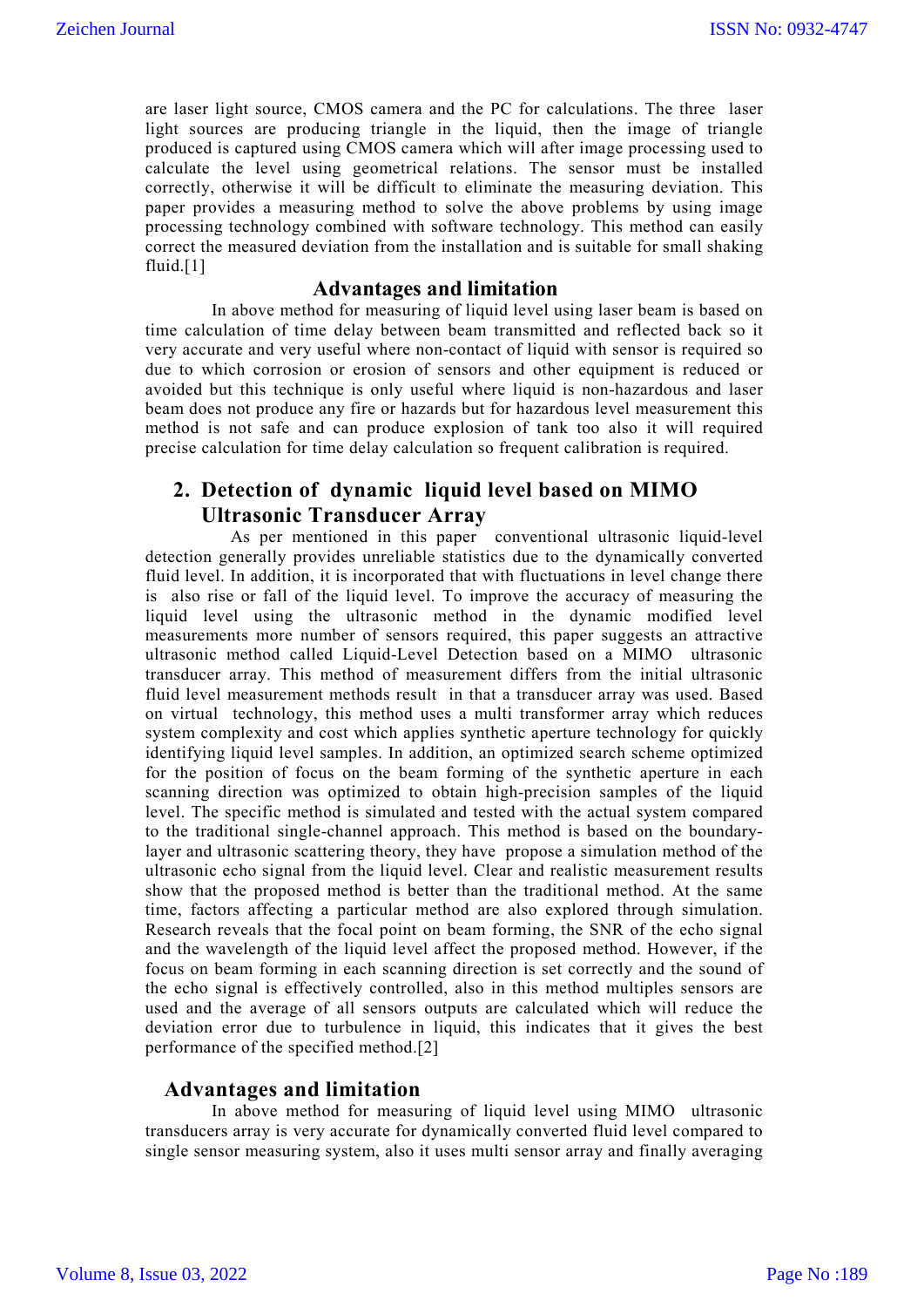the values so fluctuations in liquid level will be automatically tolerated but again in this method it is accurate but measurement delay is introduced so every time the measurement will less faster compared to single sensor measurement method so this method is not suitable for fast level changing system, also due to direct contact of sensors with liquid so there will always corrosion and erosion problems so life of sensors will reduced and frequent calibration also required. Due to more number of sensor array and MIMO system for control makes the system more complex and costlier.

# **3. Height Measuring Systems for Liquid or Particles in Tanks using Image**

 As per mentioned in this paper there have been many ways to measure the height of the storage volume of liquid or particles inside Storage tanks. Roughly, it can be divided into two types, Contact or non-contact. In contact mode, there are plenty Products that measure the height of the storage volume of fluid or particles inside storage tanks. In non-contact , there are very different studies Solutions such as using a laser image Ultrasonic technology . In many cases where the laser is used laser projectors and receivers required. Although the use of laser technology has the advantages of speed and the efficiency of object-reflectivity plays an important role. If the object-reflectivity is low, then the system will be doesn't work properly. The advantage however is the pantoscopic range the same harm caused by objectreflectivity. Object-reflectivity is the most common failure of contact cases. In this paper, we refer to the height measurement system, Two optical-light lasers are used in conjunction with the CCD Camera. The system is attached to the outside of the storage tank to find the height of a given liquid or particle separated from the material. The system is secure for detecting toxins level in storage and work accidents may decrease. This system calculate the distance between two spots of light on surface of liquid using image captured by CCD Camera. Very simple formula for Scale expanded technique without using graphic identification technique to calculate the two projective distances directly by Spots of image signals.[3]

#### **Advantages and limitation**

 In this method to measure the height based on the image the system recommends non-contacting Reflective method of measuring the height of a fluid or Cells inside the storage tank. The Image based height measurement system is safe with toxic substances No risk of electrical leakage and electrolysis mounted outside the tank due to breakage or explosion as it do not touch those objects. The measurement system does not use expensive high speed DSP microprocessors used by complex image recognition techniques. it uses simply voltage comparator to determine bright positions Spots. The timer is used to find the number of clocks are counted between two bright spots on material. Circuit is Simple, inexpensive and easy to implement. The only problem for this method is of resolution because minor change in level will not exactly reflected in measuring system so for higher accuracy and higher resolution can not be useful.

# **3. Water level measurement using NIR-imaging video camera**

 As per mentioned in this paper for developing all-weather direct and automatic flow measurements Image-based method for single camera system for measuring the water level . First of all, a NIR-Imaging System by Purifying Commercial Video Cheap Camera. Tank and mountain stream studies NIR-imaging works effectively to increase image contrast Suppress reflective sounds on water surface. Compared to the present imaging system that successfully overcomes water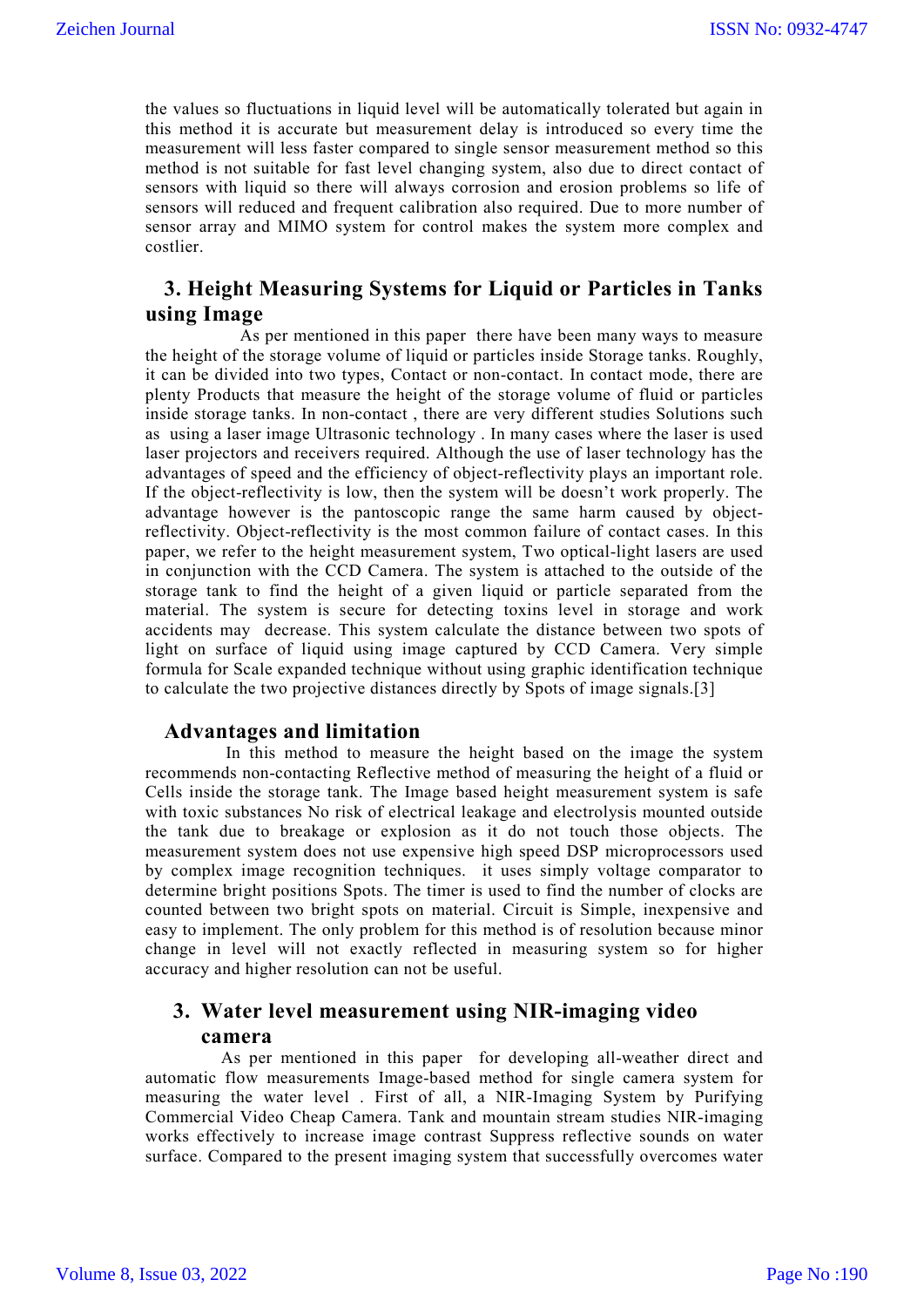limits Line detection in clear water and at low speeds. Second, Water level conversion based on image ortho-correction is used Photogrammetric principles rather than reading based on identity This applies to images that lack human vision and visibility. The Characteristics of this method: (1) Linear distortion of the image Corrected by laboratory camera calibration and (2) visually-distorted ROI fixes it by remapping the image as an orthographic template image Natural Relative Points (3) Measure The water level (1 mm) resolution is controlled by physical resolution (1mm / pixel) template image. Not only that, it does not require on-site Calibration but also for accurate estimation. The waterway Improved the detection process using a set of algorithms Order-Statistical Filtering for Adaptive thresholding, Syntax Native noise suppression opens the function for multi-points Continuous standards for waterline detection and intermediate filtration Random noise avoidance. Experiments in space show that it is beyond that for uneven light images. Its reliability in different environments and lighting Conditions show that water levels up to 1 cm are effective data ratios up to 95%. This indicates that the specified method with Accuracy is comparable to current float-type automatic water level Gauges in general.[4]

#### **Advantages and limitation**

 In this method the installation of measuring system with camera is very easy and cheap, also by using this method water level, water velocity and water volumes can be calculated roughly for earlier detection of disaster in terms of flood due to storm, continuous monitoring of rivers level and velocity is also possible. The limitation of this method is accuracy in measurement and due to camera installed in open environment can give wrong readings due to uneven vision.

#### **4. Liquid-level measurement using a single digital camera**

 As per mentioned in this paper determining filler levels in liquid tanks is still evolving as technologies meet the growing needs of advanced processes in chemistry, food industry or biotechnology. In some applications, mechanical measurement devices may not be installed, e.g. Pressure sensors. For this reason, non-contact and non-invasive methods have been developed in recent years that do not involve electrical connections in tanks. However, these technologies cannot record images to monitor chemical reactions that take place inside the liquid tank during measurement. Although current image-based measurement methods are used in some parts to record images while measuring the liquid level, two laser beams are required in parallel from the projectors. In addition, the wires had to concentrate the liquid on the surface of the float tank, which inevitably imposed critical control over the liquid-measurement. As a result, the installation and calibration of these measurement systems is generally difficult to implement in practice. To improve measurement performance and overcome the difficulties mentioned above, this paper introduces a new liquid level measurement system with a single digital camera (or digital video camera) and a circular float. The fact that a digital camera is mounted on top of the liquid tank to take pictures of the circular float on the liquid surface is simple and straight forward to set up. The appropriate size of the circular float is selected according to the liquid tank size to achieve the best measurement performance, the camera can easily determine the number of pixels of floats in the captured image. Then, the diameter of the float in the image can be determined by counting number of pixels with the good accuracy. From the relationship between the pixel number of the diameter of the float in the image and the photographing distance, the liquid level (volume) can be effectively calculated when recording specific system images for the monitoring process occurring in the tank. The pixel number of the float in the image is first calculated to determine the diameter of the float and pixel resolution can be obtained during the measurement. As a result, the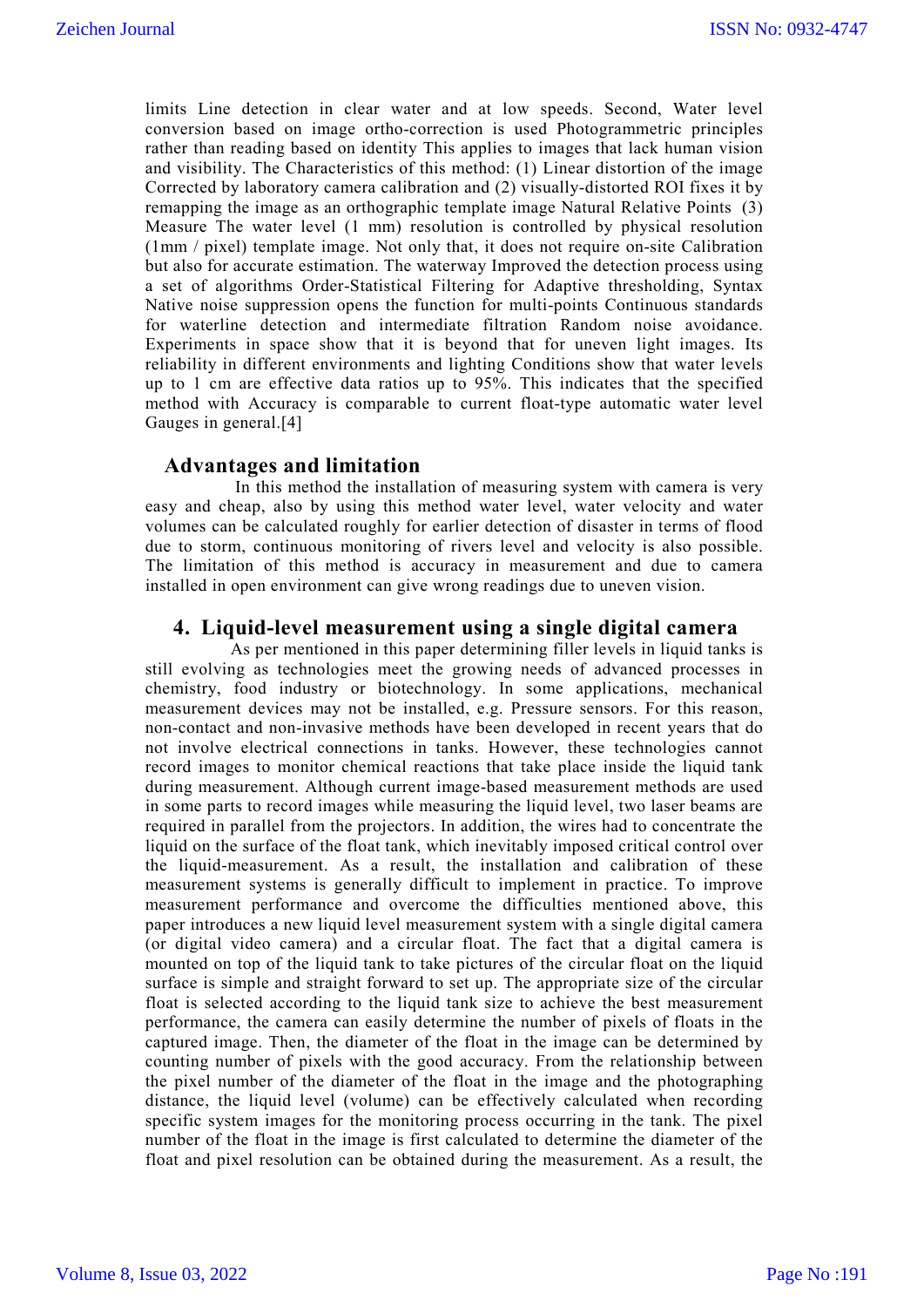accuracy and precision measurement by the specific system is significantly improved. It should be noted that the measurement system works satisfactorily in measuring the amount of liquid that is inconsistent with the shape of the measuring tank.[5]

### **Advantages and limitations**

 In this method the single digital camera is used to capture the image of float at different intervals then the distance of float is measured using basic formula so accurate measurement are obtained as shown in above table also more accuracy can be obtained by counting height of float in terms of number of pixel counts on the place of measuring height. So it can be improved by counting number of pixel difference between present values and reference values of pixels which will give more accuracy compared to all above methods.

# **Flowchart for liquid level measurement system[5]**



**Fig.(1)**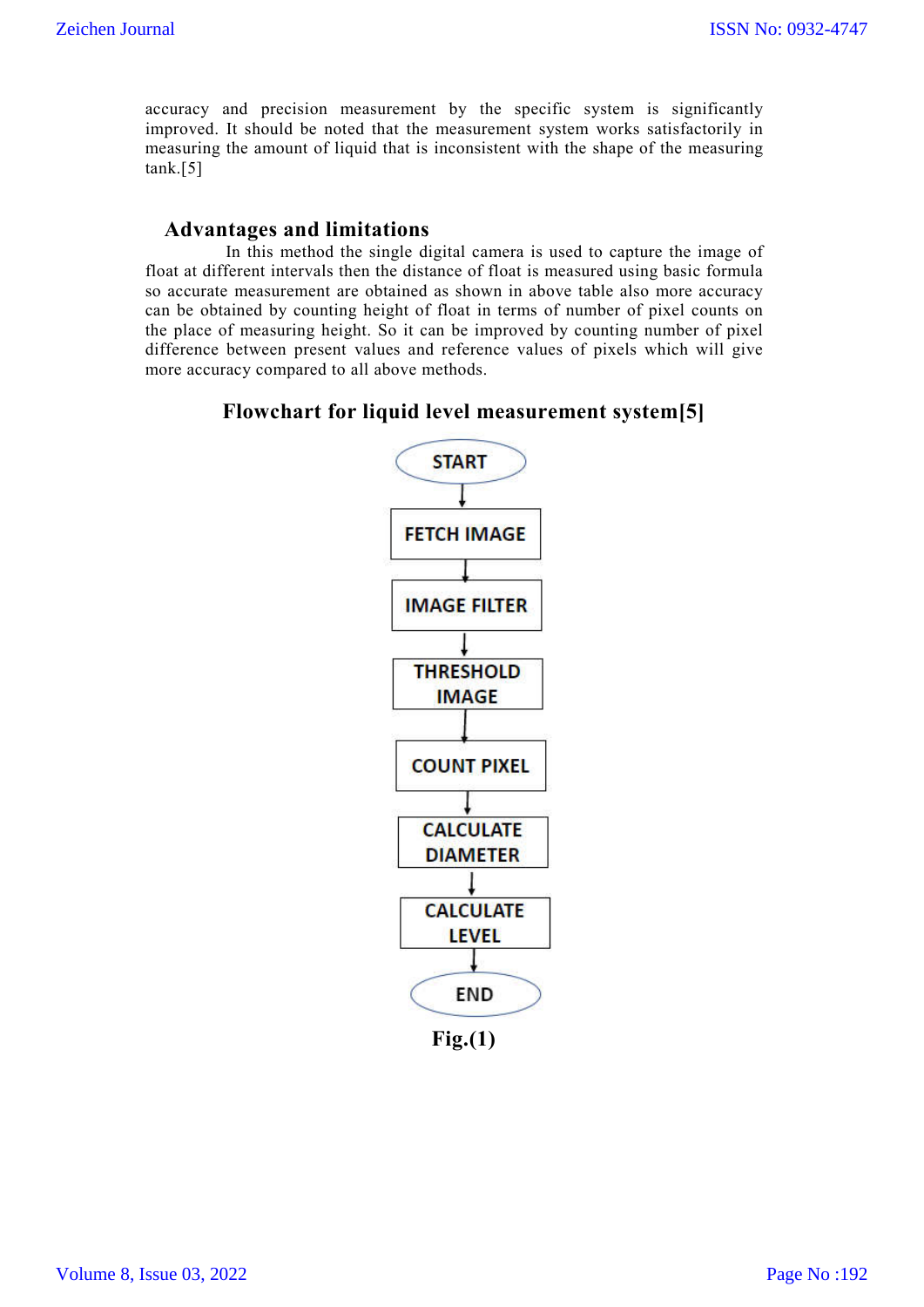# **6. Camera-based liquid level measurement using the refractive properties of the medium**

Measurement of the height of a liquid column directly is more simple but indirect measurement is important in many industrial systems, Thus a variety of advanced techniques are available to meet indirect contactless measurement of liquid level measurement of tank is individual needs of process industries with safety of system. Two major categories of Instruments for level measurement are point-level sensors and continuous level sensor, both have their own set for certain applications. Point level measurements commonly used for alarms (eg high-level or low-level alarms) and can be based on capacitance, buoyancy and conductance of liquid but did not give information of intermediate level. Sensory level sensors allow for a much more accurate level control is also important in managing the processes on which they rely or are extremely sensitive to level variation. These types of sensors are usually based on light of electromagnetic waves also other examples are the ultrasonic level sensor, the laser based level sensor and radar level sensor. Although these are technically mature and reliable their cost is high and availability limits their widespread use. To overcome this limitation, more recently, some attention provided with computer-assisted methods to measure or to estimate. Their main advantages are that they rely on cheap or readily available technology, just like them low resolution cameras and low or embedded computers. It works for both proposes computerized visual aids by measuring a level that works by finding the liquid area and comparing its length with a constant reference, usually a ruler. Needless to say, the tasks involved in these methods are complex and very flawed requiring accurate detection algorithms. In this work, a method based on the computer concept for continuous level measurement is proposed that makes use of duplicate liquid formulations to be measured. Object-based methods of 3D object reconstruction , refractive stereo and refractive optical flow has been studied for the past two decades, but no deep attention is given to simple function of measuring fluid level. The method presented here requires only a video camera and a static reference object immersed inside liquid to be measured and depends on the related distance between the camera and the object having a good refractive rate index of the medium. From the values of refractive index, image formation and angle of refraction the level can be calculated using mathematical relations.[6]

### **Advantages and limitations:**

In this technique to measure the level of tank using camera-based image features of the liquid to be proposed which uses refractive properties of liquid image is used. The intuition behind this method and the acquisition of the figures are presented in detail as well its effectiveness is tested with a thorough test against the ultrasonic level sensor. Accuracy, Precision and other applicable performance parameters have been determined and indicated that the proposed computer view is supported and the process gets good results, a reliable method and to allow for easy-to-use measurement and error correction also due to indirect contactless measurement reduces the chances of heating or explosion of fluid but this technique is only suitable for steady liquid level measurement also this method required frequent calibration so consumes more time and less accurate.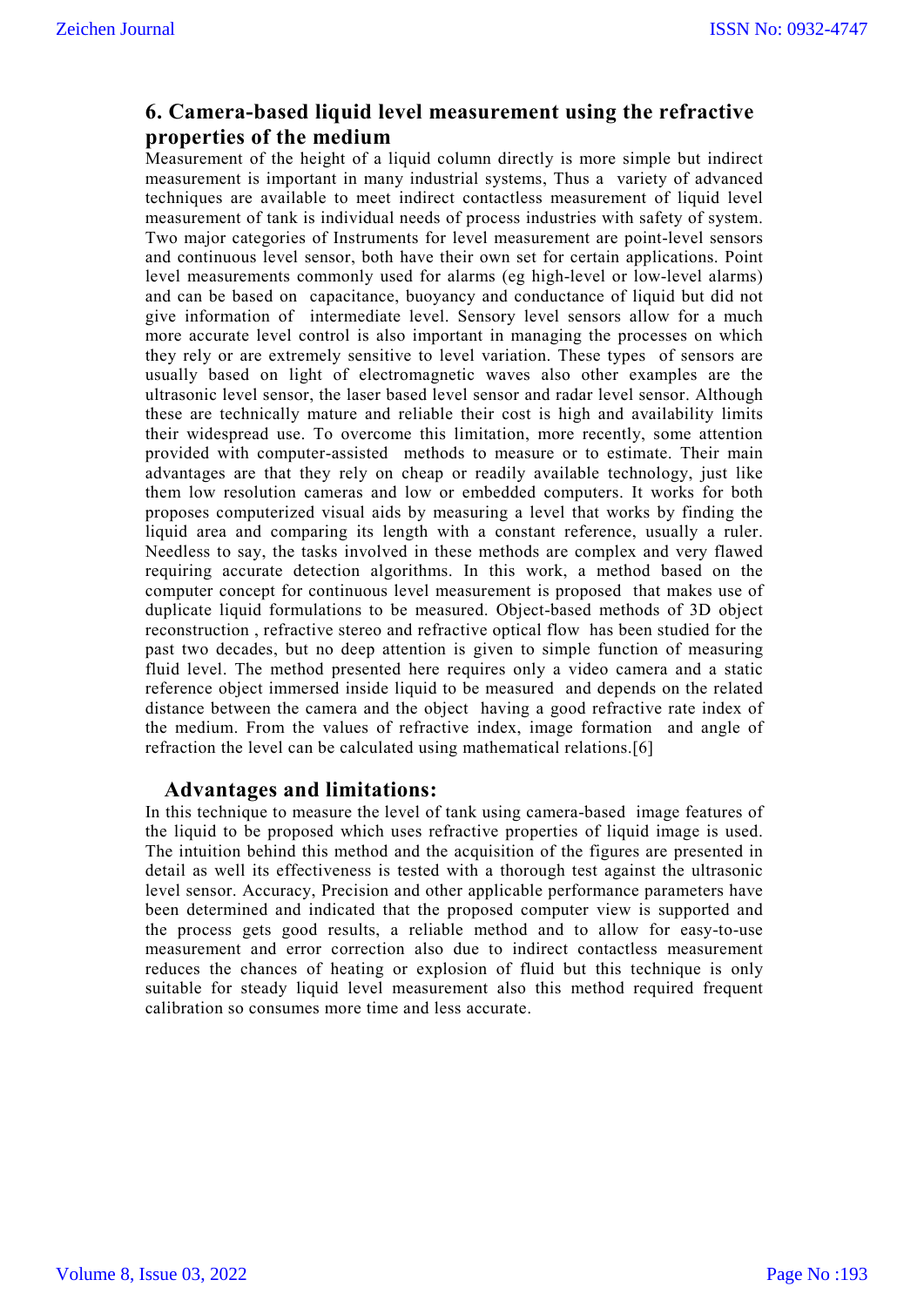### **Our Proposed research work:**

 In this proposed research work we will do real-time contactless measurement and control of hazardous liquid level using single Digital camera by continuous capturing the images of circular float which reside at the top of liquid level from top side of tank then by comparing the total pixels of float with reference value using image processing tool of matlab software the real time liquid level can be found with comparing pre-calibrated values of tank level then by using close loop level control algorithm the 4 to 20ma control signal can be generated using microcontroller and signal conditioning circuit for real time level measurement and control of the hazardous liquid.



**Block diagram Fig.(3)**

 As shown in block diagram in fig.(3), in our proposed research work we are using non contact type digital camera whose function is only to capture images from top side of tank which is electrically completely isolated from hazardous liquid tank with silica glasses. The digital camera operates at very low DC Voltages less than 18 Volt so it is quit safer compared to other sensors. In our project work the digital camera can also be connected to USB port of PC for image capture. The cctv camera connected to PIC18F Advance Microcontroller is continuously capturing images of float at regular intervals and transmits the images to microcontroller for image processing also the pixels of images after processing are stored in memory for further requirements. The 4-20 ma converter is connected to output port of microcontroller which converts total pixels values of image in to 4-20ma control signal, which can be used for operating final controlling element for controlling level. The detail algorithm fig.(4) of this process in given below.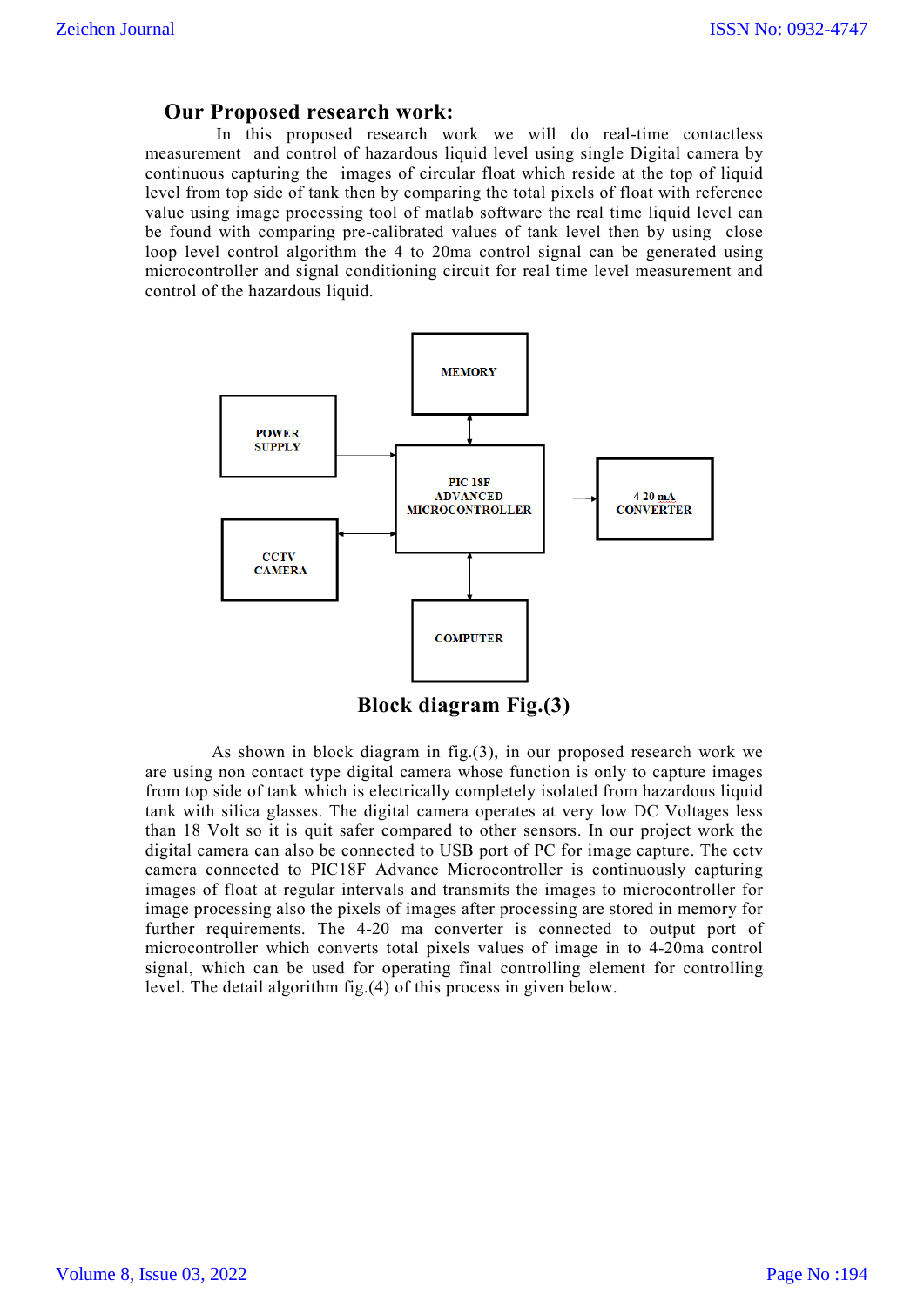

 Here different color circular float is used inside the tank whose color must be differ compared to liquid color for proper measurement. Initially in empty tank the float position is at most bottom side of the tank indicated minimum level of tank and image of this float position is captured and the pixel counts of this position of float is considered as reference value or zero value which will be used every time as reference value to compare with real-time value of pixels. Now consider if level in tank is increased from bottom to top side so float will also move towards top side, if we capture the image of float at different intervals time then we can observe that float size will increase every time linearly in camera picture if we subtract the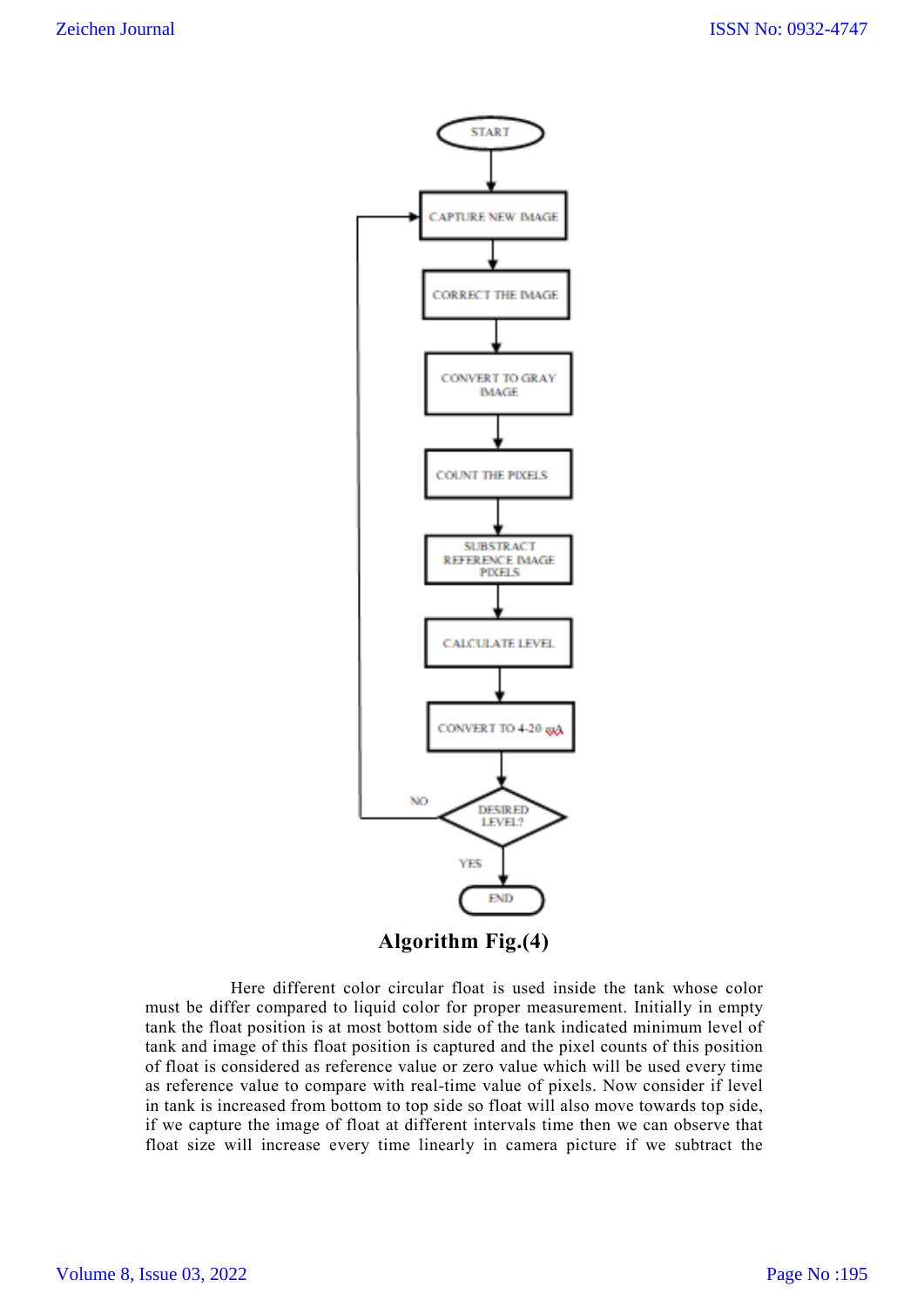reference pixels from real-time pixels then we can obtain the total number of pixels are going to be increase every time as level is increases so same value of pixels with respect to level is almost linear in relationship so it can be used to measure the real time liquid level of hazardous liquid also the measured data is compared with set point value of level then error signal is produced using microcontroller as level controller, so error signal produced will further used to generate 4 to 20 ma signal for real time operating of final control device to control the level of hazardous liquid at desired level. Thus by using digital camera we can measure and control liquid level at any instant of time using single digital camera picture.

### **Conclusion:**

 From literature studies of all above research papers our proposed research work will do real-time contactless measurement and control of hazardous liquid level using single Digital camera by continuous capturing the images of circular float which reside at the top of liquid level from top side of tank then by comparing the total pixels of float with reference value using image processing tool of matlab software the real time liquid level can be found with comparing precalibrated values of tank level then by using close loop level control algorithm the 4 to 20ma control signal can be generated using microcontroller and signal conditioning circuit for real time level measurement and control of the hazardous liquid, So our proposed system for hazardous liquid level measurement is much safe compared to all above methods and also with measurement we can control the level by converting the signal in to 4-20ma output signal for controlling final controlling element beside that the proposed method is comparatively cheaper than all above mentioned.